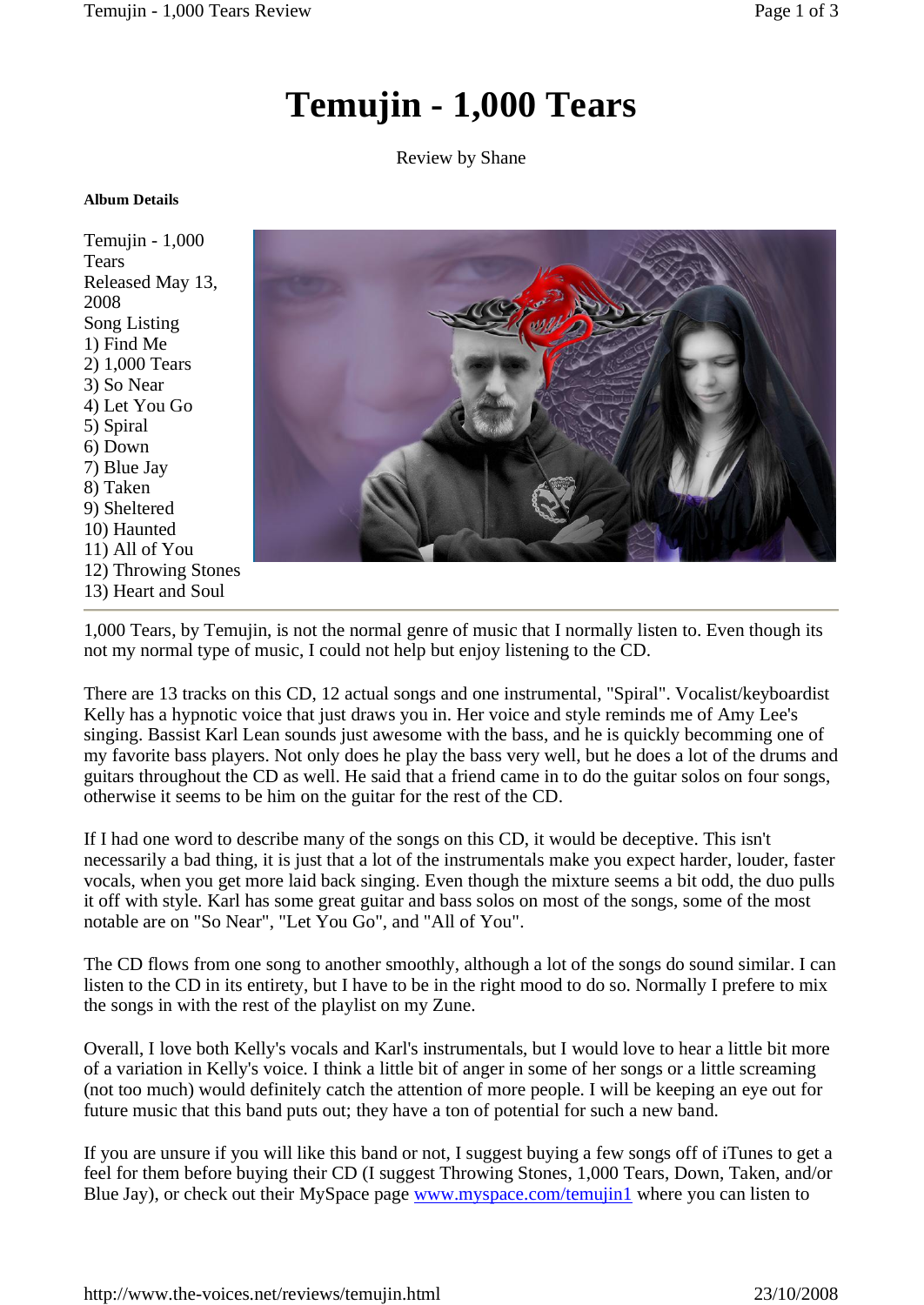some of their songs, and they even offer some free downloads at times.

Shane's Picks

 Throwing Stones - This is the only song on the CD in which Karl and Kelly sing together, and they make a great duo with vocals. As with all of the other songs on the CD, the instrumentals are unbelievable.

• Down - This is one of those deceptive songs, where the instrumentals and the vocals don't quite match, but they do pick up into the song. Overall I just love the vocals in this song. Her voice does seem to vary more on this song than a lot of the other ones.

• Taken - This is another great song off of the CD. Kelly changes her vocals up on this CD pretty well and the instrumentals and vocals are just awesome.

## **Navigation**

- Home
- Bands
- Photo Galleries
- Reviews
- $-$  Q&A's
- Profiles





**Melbourne Music Agency** Supplying the best entertainment 4 any event at competitive prices [www.martinentertainment.com.au](http://www.martinentertainment.com.au)